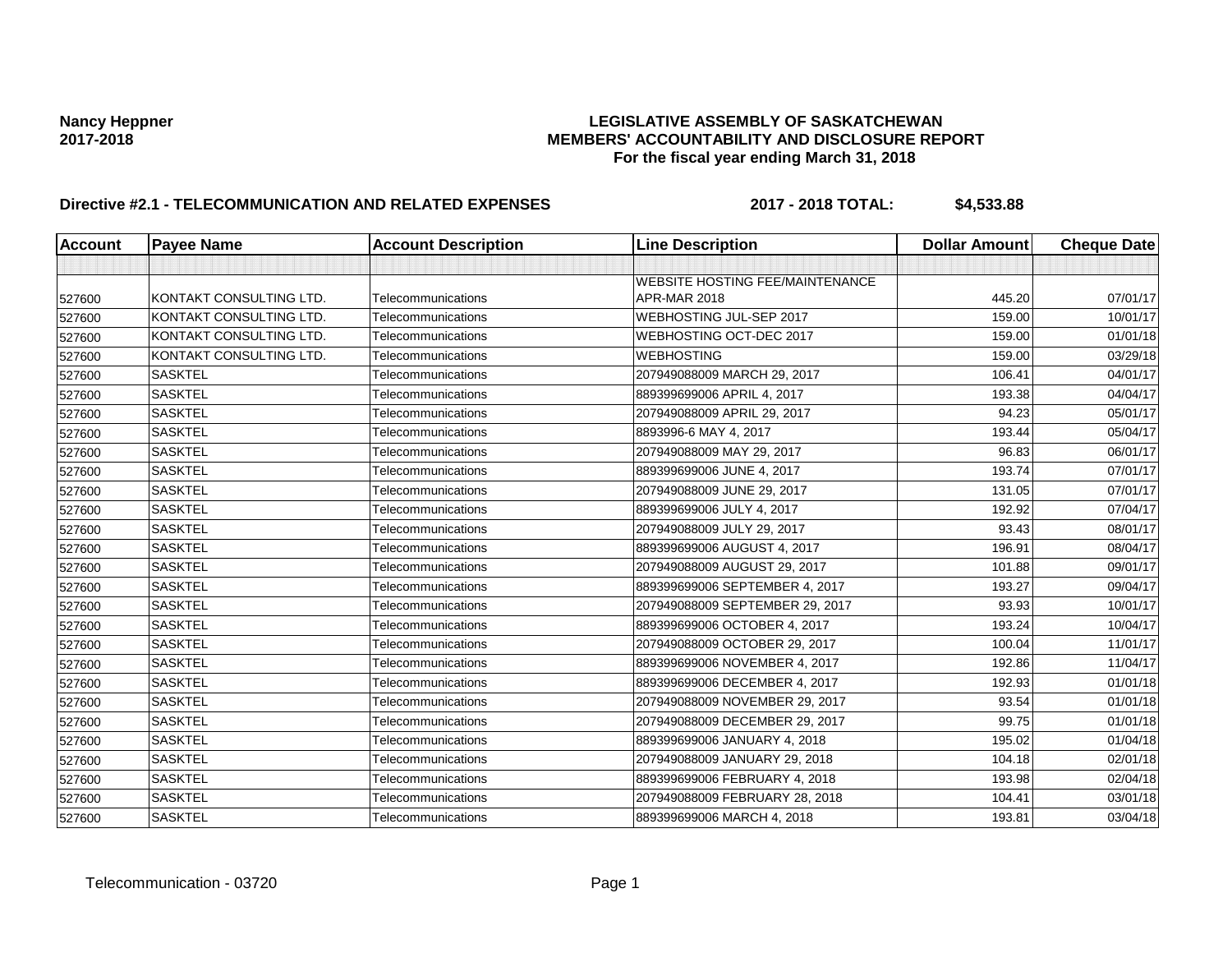# Nancy Heppner<br>LEGISLATIVE ASSEMBLY OF SASKATCHEWAN<br>MEMBERS' ACCOUNTABILITY AND DISCLOSURE REF **2017-2018 MEMBERS' ACCOUNTABILITY AND DISCLOSURE REPORT For the fiscal year ending March 31, 2018**

# **Directive #2.1 - TELECOMMUNICATION AND RELATED EXPENSES 2017 - 2018 TOTAL: \$4,533.88**

| <b>Account</b> | <b>Payee Name</b> | <b>Account Description</b> | <b>Line Description</b>                  | <b>Dollar Amount</b> | <b>Cheque Date</b> |
|----------------|-------------------|----------------------------|------------------------------------------|----------------------|--------------------|
|                |                   |                            |                                          |                      |                    |
| 527600         | <b>SASKTEL</b>    | Telecommunications         | <b>IRTV - NANCY HEPPNER PERSONAL USE</b> | (85.00)              | 03/23/18           |
| 530600         | <b>SASKTEL</b>    | Placement - Tender Ads     | 889399699006 OCTOBER 4, 2017             | 25.25                | 10/04/17           |
| 530600         | <b>SASKTEL</b>    | Placement - Tender Ads     | 889399699006 NOVEMBER 4, 2017            | 25.25                | 11/04/17           |
| 530600         | <b>SASKTEL</b>    | Placement - Tender Ads     | 889399699006 DECEMBER 4, 2017            | 25.25                | 01/01/18           |
| 530600         | <b>SASKTEL</b>    | Placement - Tender Ads     | 889399699006 JANUARY 4, 2018             | 25.25                | 01/04/18           |
| 530600         | <b>SASKTEL</b>    | Placement - Tender Ads     | 889399699006 FEBRUARY 4, 2018            | 25.25                | 02/04/18           |
| 530600         | <b>SASKTEL</b>    | Placement - Tender Ads     | 889399699006 MARCH 4, 2018               | 25.25                | 03/04/18           |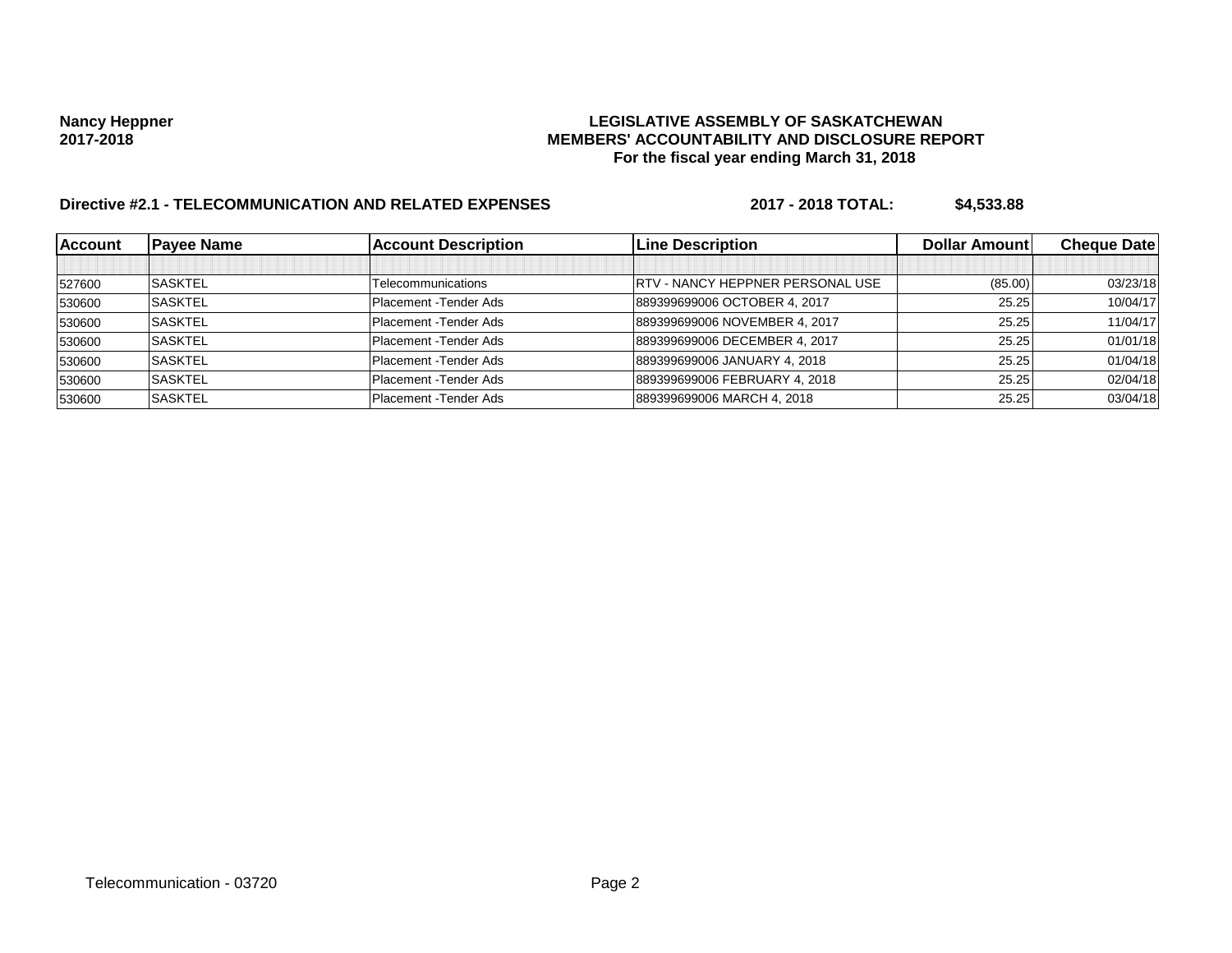## **LEGISLATIVE ASSEMBLY OF SASKATCHEWAN MEMBERS' ACCOUNTABILITY AND DISCLOSURE REPORT For the fiscal year ending March 31, 2018**

# **Directive #3.1 - MLA TRAVEL AND LIVING EXPENSES 2017 - 2018 TOTAL: \$31,568.12**

| <b>Account</b><br><b>Payee Name</b> |                       | <b>Account Description</b>  | <b>Line Description</b>                                  | <b>Dollar Amount</b> | <b>Cheque Date</b> |
|-------------------------------------|-----------------------|-----------------------------|----------------------------------------------------------|----------------------|--------------------|
|                                     |                       |                             |                                                          |                      |                    |
| 541900                              | <b>HEPPNER, NANCY</b> | <b>Elected Rep - Travel</b> | APRIL 2017 MLA OFFICE RENT                               | 1,500.00             |                    |
| 541900                              | <b>HEPPNER, NANCY</b> | <b>Elected Rep - Travel</b> | MLA TRAVEL APRIL 2 - 20, 2017                            | 1,047.12             | 04/24/17           |
| 541900                              | HEPPNER, NANCY        | <b>Elected Rep - Travel</b> | MLA TRAVEL APR 22-MAY 7, 2017                            | 1,176.90             | 05/07/17           |
|                                     |                       |                             | MAY 2017 MLA REGINA                                      |                      |                    |
| 541900                              | <b>HEPPNER, NANCY</b> | <b>Elected Rep - Travel</b> | <b>ACCOMMODATIONS</b>                                    | 1,550.00             | 05/24/17           |
|                                     |                       |                             | JUNE 2017 MLA REGINA                                     |                      |                    |
| 541900                              | <b>HEPPNER, NANCY</b> | <b>Elected Rep - Travel</b> | <b>ACCOMMODATIONS</b>                                    | 1,500.00             | 06/19/17           |
| 541900                              | <b>HEPPNER, NANCY</b> | <b>Elected Rep - Travel</b> | MLA TRAVEL MAY 8 - 26, 2017                              | 891.77               | 06/19/17           |
|                                     |                       |                             | JULY 2017 MLA REGINA                                     |                      |                    |
| 541900                              | <b>HEPPNER, NANCY</b> | <b>Elected Rep - Travel</b> | <b>ACCOMMODATIONS</b>                                    | 1,550.00             | 07/25/17           |
| 541900                              | <b>HEPPNER, NANCY</b> | <b>Elected Rep - Travel</b> | MLA TRAVEL JUNE 7 - JULY 21, 2017                        | 892.47               | 07/28/17           |
|                                     |                       |                             | AUGUST 2017 MLA REGINA                                   |                      |                    |
| 541900                              | <b>HEPPNER, NANCY</b> | <b>Elected Rep - Travel</b> | <b>ACCOMMODATION</b>                                     | 1,550.00             | 08/22/17           |
| 541900                              | <b>HEPPNER, NANCY</b> | <b>Elected Rep - Travel</b> | MLA TRAVEL JUL 26-AUG 25, 2017                           | 1,340.48             | 09/01/17           |
|                                     |                       |                             | SEPTEMBER 2017 MLA REGINA                                |                      |                    |
| 541900                              | <b>HEPPNER, NANCY</b> | <b>Elected Rep - Travel</b> | <b>ACCOMMODATION</b>                                     | 1.500.00             | 09/21/17           |
| 541900                              | HEPPNER, NANCY        | <b>Elected Rep - Travel</b> | MLA TRAVEL AUG 28-SEP 27, 2017                           | 597.20               | 10/01/17           |
| 541900                              | <b>HEPPNER, NANCY</b> | <b>Elected Rep - Travel</b> | OCTOBER 2017 MLA REGINA<br><b>ACCOMMODATIONS</b>         | 1,550.00             | 10/25/17           |
|                                     |                       |                             |                                                          |                      |                    |
| 541900                              | <b>HEPPNER, NANCY</b> | <b>Elected Rep - Travel</b> | MLA TRAVEL OCT 2-NOV 5, 2017<br>NOVEMBER 2017 MLA REGINA | 977.20               | 11/05/17           |
| 541900                              | <b>HEPPNER, NANCY</b> | <b>Elected Rep - Travel</b> | <b>ACCOMMODATIONS</b>                                    | 1,500.00             | 11/15/17           |
| 541900                              | <b>HEPPNER, NANCY</b> | <b>Elected Rep - Travel</b> | MLA TRAVEL NOVEMBER 6-22, 2017                           | 1,116.70             | 11/22/17           |
|                                     | <b>HEPPNER, NANCY</b> | <b>Elected Rep - Travel</b> | MLA TRAVEL NOV 23-DEC 8, 2017                            | 1,186.45             | 12/08/17           |
| 541900                              |                       |                             | DECEMBER 2017 MLA REGINA                                 |                      |                    |
| 541900                              | <b>HEPPNER, NANCY</b> | Elected Rep - Travel        | <b>ACCOMMODATIONS</b>                                    | 1,550.00             | 12/13/17           |
|                                     |                       |                             | JANUARY 2018 MLA REGINA                                  |                      |                    |
| 541900                              | <b>HEPPNER, NANCY</b> | <b>Elected Rep - Travel</b> | <b>ACCOMMODATIONS</b>                                    | 1,550.00             | 01/15/18           |
|                                     |                       |                             | FEBRUARY 2018 MLA REGINA                                 |                      |                    |
| 541900                              | <b>HEPPNER, NANCY</b> | Elected Rep - Travel        | <b>ACCOMMODATIONS</b>                                    | 1,400.00             | 02/13/18           |
| 541900                              | HEPPNER, NANCY        | Elected Rep - Travel        | 1,328.10<br>MLA TRAVEL DEC 22/17-FEB 20/18               |                      | 02/20/18           |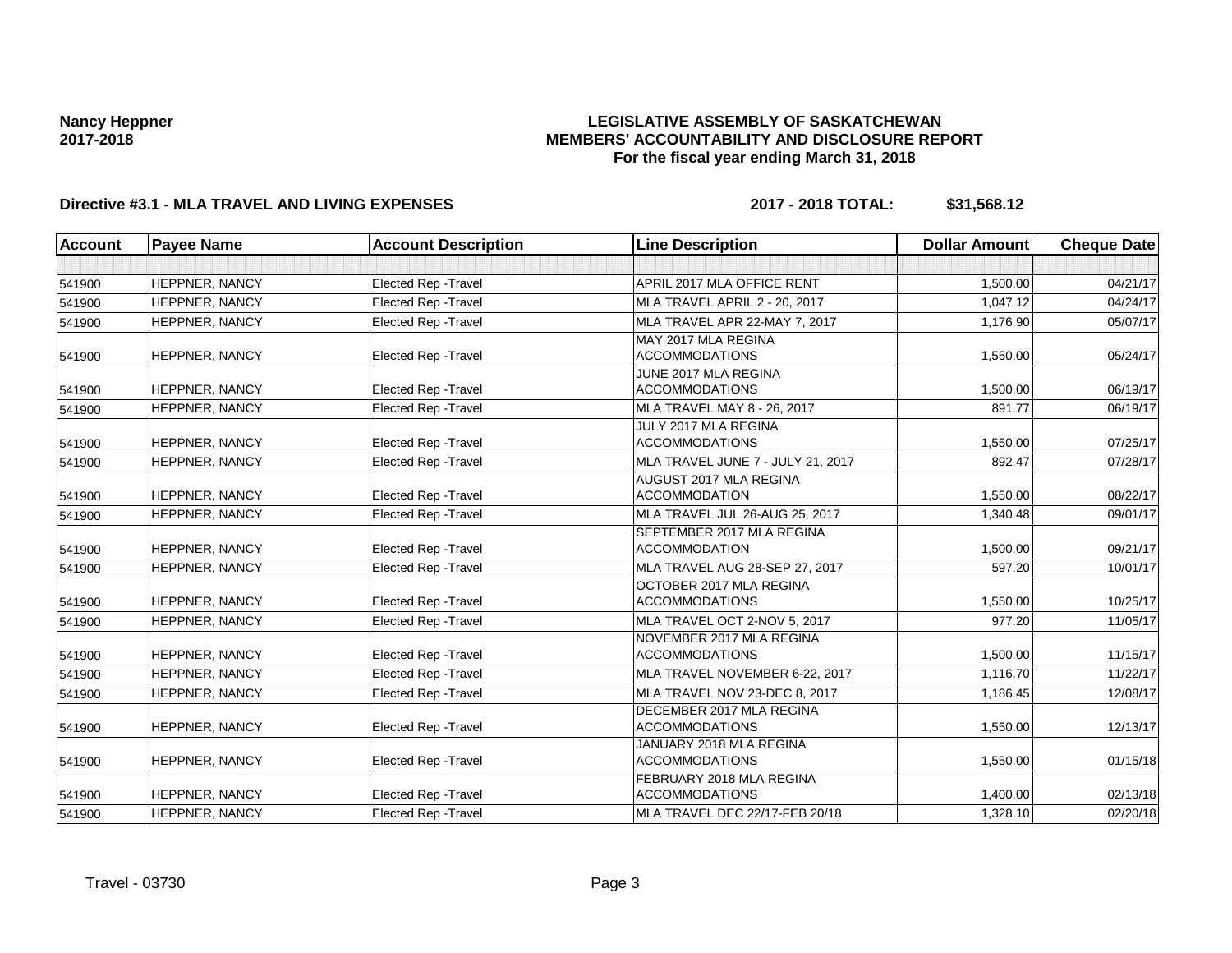## **LEGISLATIVE ASSEMBLY OF SASKATCHEWAN MEMBERS' ACCOUNTABILITY AND DISCLOSURE REPORT For the fiscal year ending March 31, 2018**

# **Directive #3.1 - MLA TRAVEL AND LIVING EXPENSES 2017 - 2018 TOTAL: \$31,568.12**

| lAccount | Pavee Name            | <b>Account Description</b>  | <b>ILine Description</b>       | <b>Dollar Amountl</b> | <b>Cheque Datel</b> |
|----------|-----------------------|-----------------------------|--------------------------------|-----------------------|---------------------|
|          |                       |                             |                                |                       |                     |
| 541900   | <b>HEPPNER, NANCY</b> | Elected Rep - Travel        | MLA TRAVEL FEB 21-MAR 12, 2018 | 1.410.83              | 03/12/18            |
|          |                       |                             | <b>IMARCH 2018 MLA REGINA</b>  |                       |                     |
| 541900   | <b>HEPPNER, NANCY</b> | <b>Elected Rep - Travel</b> | <b>ACCOMMODATIONS</b>          | 1,550.00              | 03/21/18            |
| 541900   | <b>HEPPNER, NANCY</b> | <b>Elected Rep - Travel</b> | MLA TRAVEL MARCH 13-29, 2018   | 1,352.90              | 03/29/18            |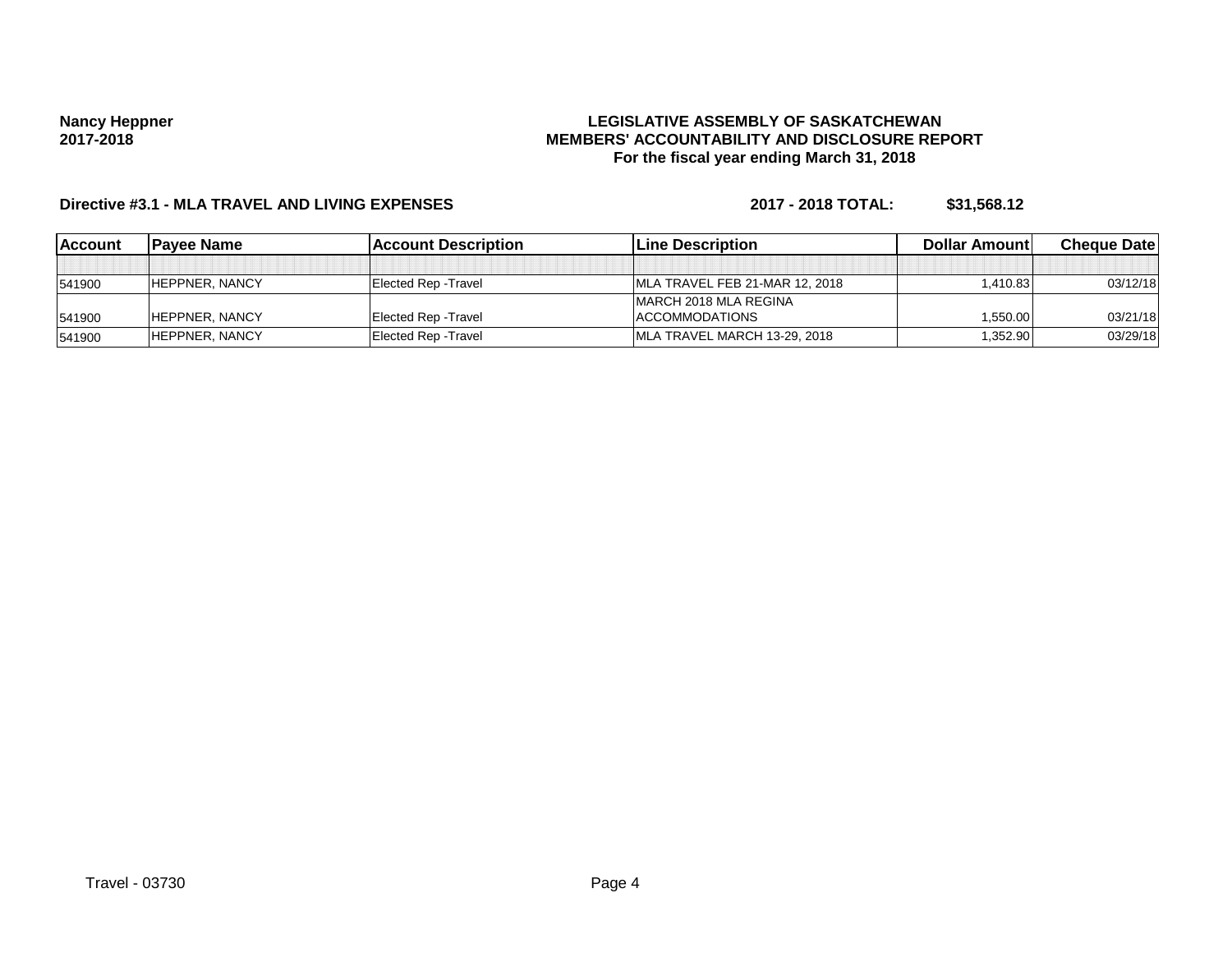## **LEGISLATIVE ASSEMBLY OF SASKATCHEWAN MEMBERS' ACCOUNTABILITY AND DISCLOSURE REPORT For the fiscal year ending March 31, 2018**

| <b>Account</b> | <b>Payee Name</b>                                               | <b>Account Description</b>                | <b>Line Description</b>                                          | <b>Dollar Amount</b> | <b>Cheque Date</b> |
|----------------|-----------------------------------------------------------------|-------------------------------------------|------------------------------------------------------------------|----------------------|--------------------|
|                |                                                                 |                                           |                                                                  |                      |                    |
| 522000         | <b>FORTRESS PROPERTIES INC.</b>                                 | Rent of Ground, Buildings and Other Space | APRIL 2017 MLA OFFICE RENT                                       | 1,105.36             | 04/01/17           |
| 522000         | <b>FORTRESS PROPERTIES INC.</b>                                 | Rent of Ground, Buildings and Other Space | MAY 2017 MLA OFFICE RENT                                         | 1,105.36             | 04/21/17           |
| 522000         | FORTRESS PROPERTIES INC.                                        | Rent of Ground, Buildings and Other Space | JUNE 2017 MLA OFFICE REN-HEPPNER                                 | 1,105.36             | 05/19/17           |
| 522000         | <b>FORTRESS PROPERTIES INC.</b>                                 | Rent of Ground, Buildings and Other Space | N. HEPPNER JULY 2017 MLA OFFICE RENT                             | 1,105.36             | 06/06/17           |
| 522000         | <b>FORTRESS PROPERTIES INC.</b>                                 | Rent of Ground, Buildings and Other Space | AUGUST 2017 MLA OFFICE RENT<br>N.HEPPNER                         | 1,105.36             | 07/04/17           |
| 522000         | <b>FORTRESS PROPERTIES INC.</b>                                 | Rent of Ground, Buildings and Other Space | SEPTEMBER 2017 MLA OFFICE RENT N.<br><b>HEPPNER</b>              | 1,105.36             | 08/14/17           |
| 522000         | <b>FORTRESS PROPERTIES INC.</b>                                 | Rent of Ground, Buildings and Other Space | OCTOBER 2017 MLA OFFICE RENT                                     | 1,105.36             | 09/20/17           |
| 522000         | <b>FORTRESS PROPERTIES INC.</b>                                 | Rent of Ground, Buildings and Other Space | NOVEMBER 2017 MLA OFFICE RENT                                    | 1,105.36             | 10/18/17           |
| 522000         | <b>FORTRESS PROPERTIES INC.</b>                                 | Rent of Ground, Buildings and Other Space | DECEMBER 2017 MLA OFFICE RENT                                    | 1,105.36             | 11/15/17           |
| 522000         | <b>FORTRESS PROPERTIES INC.</b>                                 | Rent of Ground, Buildings and Other Space | JANUARY 2018 MLA OFFICE RENT                                     | 1,105.36             | 12/13/17           |
| 522000         | FORTRESS PROPERTIES INC.                                        | Rent of Ground, Buildings and Other Space | FEBRUARY 2018 MLA OFFICE RENT                                    | 1,105.36             | 01/15/18           |
| 522000         | <b>FORTRESS PROPERTIES INC.</b><br>MINISTER OF FINANCE-MINISTRY | Rent of Ground, Buildings and Other Space | MARCH 2018 MLA OFFICE RENT<br>PHOTOCOPIER SERVICE FEES FOR 2017- | 1,105.36             | 02/08/18           |
| 522200         | OF CENTRAL SERVICES                                             | Rent of Photocopiers                      | 18                                                               | 100.00               | 01/01/18           |
| 522200         | TOSHIBA OF CANADA LTD.                                          | Rent of Photocopiers                      | <b>COPIER CHARGES</b>                                            | 89.57                | 05/01/17           |
| 522200         | TOSHIBA OF CANADA LTD.                                          | <b>Rent of Photocopiers</b>               | <b>COPIER CHARGES</b>                                            | 61.15                | 07/01/17           |
| 522200         | TOSHIBA OF CANADA LTD.                                          | Rent of Photocopiers                      | <b>COPIER CHARGES</b>                                            | 57.07                | 07/06/17           |
| 522200         | <b>TOSHIBA OF CANADA LTD.</b>                                   | Rent of Photocopiers                      | <b>COPIER CHARGES</b>                                            | 63.79                | 08/04/17           |
| 522200         | TOSHIBA OF CANADA LTD.                                          | Rent of Photocopiers                      | <b>COPIER CHARGES</b>                                            | 62.78                | 09/05/17           |
| 522200         | TOSHIBA OF CANADA LTD.                                          | Rent of Photocopiers                      | <b>COPIER CHARGES</b>                                            | 55.17                | 10/06/17           |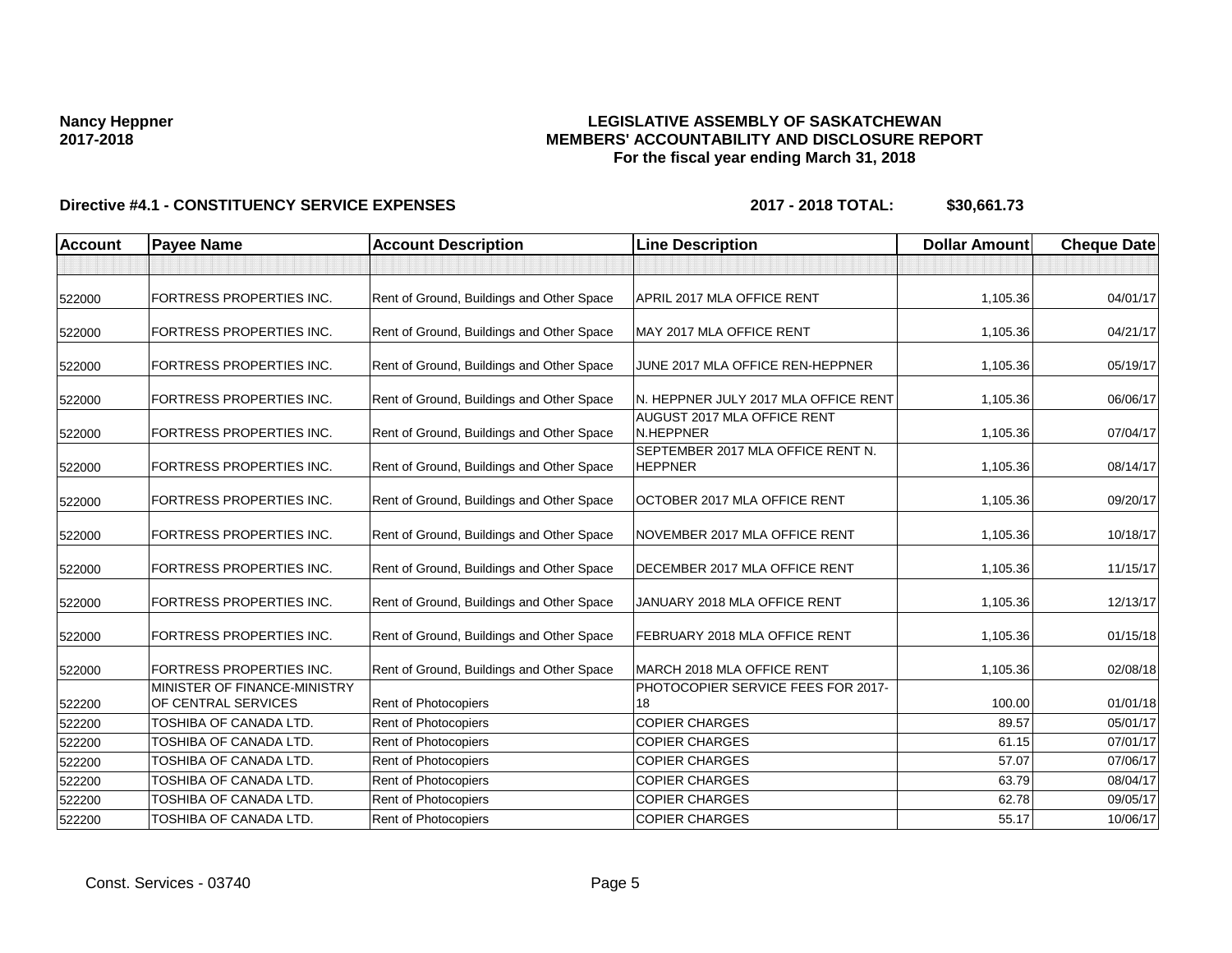## **LEGISLATIVE ASSEMBLY OF SASKATCHEWAN MEMBERS' ACCOUNTABILITY AND DISCLOSURE REPORT For the fiscal year ending March 31, 2018**

| <b>Account</b> | <b>Payee Name</b>              | <b>Account Description</b>          | <b>Line Description</b>         | <b>Dollar Amount</b> | <b>Cheque Date</b> |
|----------------|--------------------------------|-------------------------------------|---------------------------------|----------------------|--------------------|
|                |                                |                                     |                                 |                      |                    |
| 522200         | TOSHIBA OF CANADA LTD.         | Rent of Photocopiers                | <b>COPIER CHARGES</b>           | 58.55                | 11/03/17           |
| 522200         | TOSHIBA OF CANADA LTD.         | Rent of Photocopiers                | <b>COPIER CHARGES</b>           | 56.67                | 01/01/18           |
| 522200         | TOSHIBA OF CANADA LTD.         | Rent of Photocopiers                | <b>COPIER CHARGES</b>           | 56.35                | 01/05/18           |
| 522200         | TOSHIBA OF CANADA LTD.         | Rent of Photocopiers                | <b>COPIER CHARGES</b>           | 57.21                | 03/01/18           |
| 522200         | TOSHIBA OF CANADA LTD.         | Rent of Photocopiers                | <b>COPIER CHARGES</b>           | 56.94                | 03/30/18           |
| 522500         | <b>ROSTHERN AGENCIES</b>       | <b>Insurance Premiums</b>           | 72654 OFFICE INSURANCE          | 485.48               | 03/01/18           |
| 522700         | SASKENERGY INCORPORATED        | Utilities - Electricity and Nat Gas | 56268871888 APRIL 11, 2017      | 73.67                | 05/01/17           |
| 522700         | <b>SASKENERGY INCORPORATED</b> | Utilities - Electricity and Nat Gas | 56268871888 MAY 10, 2017        | 56.02                | 05/10/17           |
| 522700         | SASKENERGY INCORPORATED        | Utilities - Electricity and Nat Gas | 56268871888 JUNE 12, 2017       | 42.05                | 07/01/17           |
| 522700         | SASKENERGY INCORPORATED        | Utilities - Electricity and Nat Gas | 56268871888 JULY 12, 2017       | 40.74                | 07/12/17           |
| 522700         | SASKENERGY INCORPORATED        | Utilities - Electricity and Nat Gas | 56268871888 AUGUST 11, 2017     | 39.66                | 08/11/17           |
| 522700         | SASKENERGY INCORPORATED        | Utilities - Electricity and Nat Gas | 56268871888 SEPTEMBER 13, 2017  | 39.66                | 10/01/17           |
| 522700         | SASKENERGY INCORPORATED        | Utilities - Electricity and Nat Gas | 56268871888 OCTOBER 12, 2017    | 42.65                | 10/12/17           |
| 522700         | SASKENERGY INCORPORATED        | Utilities - Electricity and Nat Gas | 56268871888 NOVEMBER 10, 2017   | 58.19                | 11/10/17           |
| 522700         | SASKENERGY INCORPORATED        | Utilities - Electricity and Nat Gas | 56268871888 DECEMBER 11, 2017   | 80.74                | 01/01/18           |
| 522700         | <b>SASKENERGY INCORPORATED</b> | Utilities - Electricity and Nat Gas | 56268871888 JANUARY 11, 2018    | 96.45                | 02/01/18           |
| 522700         | <b>SASKENERGY INCORPORATED</b> | Utilities - Electricity and Nat Gas | 56268871888 FEBRUARY 9, 2018    | 94.56                | 03/01/18           |
| 522700         | SASKENERGY INCORPORATED        | Utilities - Electricity and Nat Gas | 56268871888 MARCH 12, 2018      | 95.15                | 03/12/18           |
| 522700         | <b>SASKPOWER CORPORATION</b>   | Utilities - Electricity and Nat Gas | 510002832754 APRIL 11, 2017     | 57.53                | 05/01/17           |
| 522700         | SASKPOWER CORPORATION          | Utilities - Electricity and Nat Gas | 510002832754 MAY 10, 2017       | 63.62                | 05/10/17           |
| 522700         | <b>SASKPOWER CORPORATION</b>   | Utilities - Electricity and Nat Gas | 510002832754 JUNE 12, 2017      | 52.14                | 07/01/17           |
| 522700         | SASKPOWER CORPORATION          | Utilities - Electricity and Nat Gas | 510002832754 JULY 12, 2017      | 60.00                | 07/12/17           |
| 522700         | <b>SASKPOWER CORPORATION</b>   | Utilities - Electricity and Nat Gas | 510002832754 AUGUST 11, 2017    | 56.46                | 08/11/17           |
| 522700         | <b>SASKPOWER CORPORATION</b>   | Utilities - Electricity and Nat Gas | 510002832754 SEPTEMBER 13, 2017 | 58.62                | 10/01/17           |
| 522700         | <b>SASKPOWER CORPORATION</b>   | Utilities - Electricity and Nat Gas | 510002832754 OCTOBER 12, 2017   | 55.69                | 10/12/17           |
| 522700         | SASKPOWER CORPORATION          | Utilities - Electricity and Nat Gas | 510002832754 NOVEMBER 10, 2017  | 55.69                | 11/10/17           |
| 522700         | <b>SASKPOWER CORPORATION</b>   | Utilities - Electricity and Nat Gas | 510002832754 DECEMBER 11, 2017  | 53.38                | 01/01/18           |
| 522700         | SASKPOWER CORPORATION          | Utilities - Electricity and Nat Gas | 510002832754 JANUARY 11, 2018   | 75.23                | 02/01/18           |
| 522700         | SASKPOWER CORPORATION          | Utilities - Electricity and Nat Gas | 510002832754 FEBRUARY 9, 2018   | 70.52                | 03/01/18           |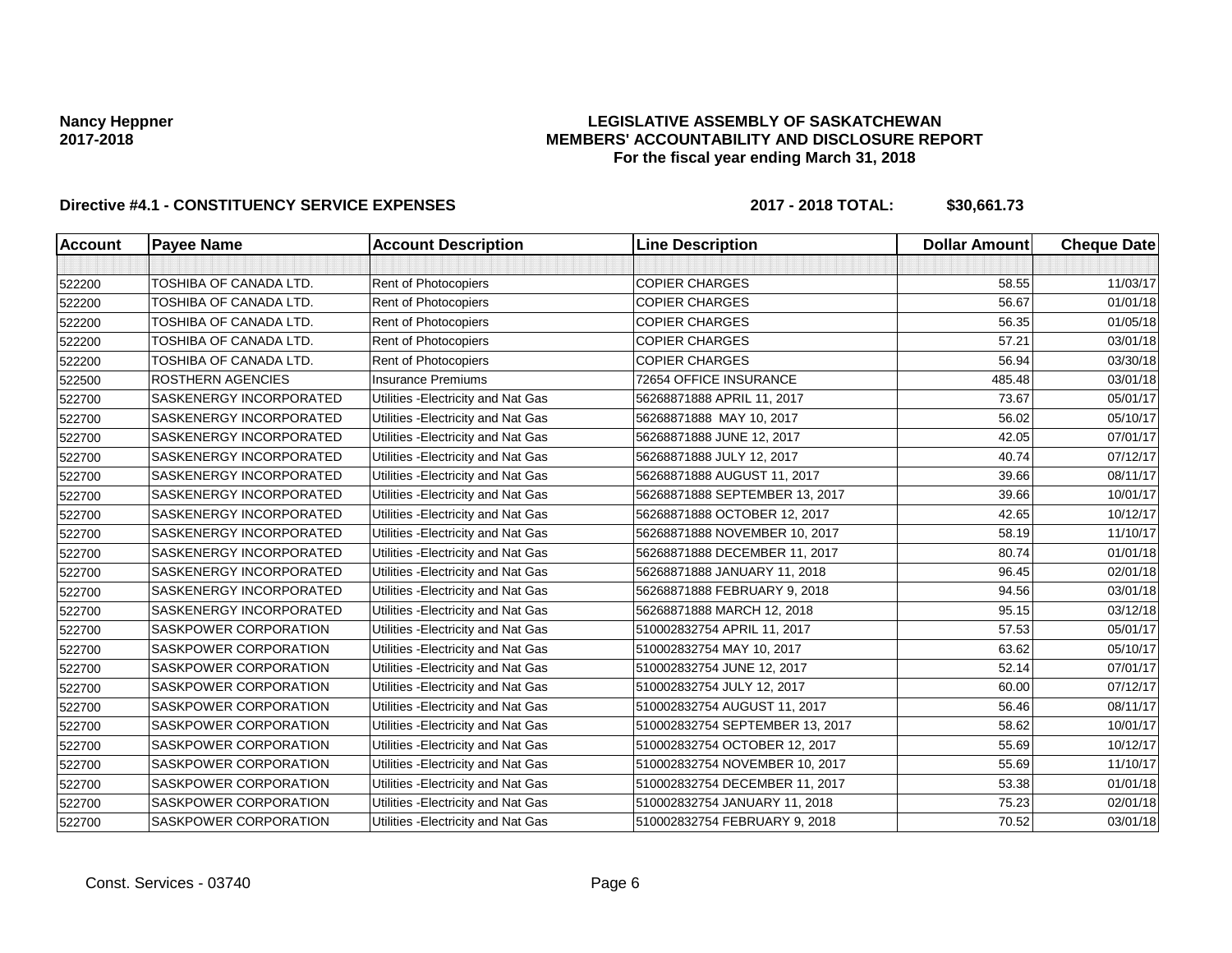## **LEGISLATIVE ASSEMBLY OF SASKATCHEWAN MEMBERS' ACCOUNTABILITY AND DISCLOSURE REPORT For the fiscal year ending March 31, 2018**

| Account | <b>Payee Name</b>                       | <b>Account Description</b>           | <b>Line Description</b>      | <b>Dollar Amount</b> | <b>Cheque Date</b> |
|---------|-----------------------------------------|--------------------------------------|------------------------------|----------------------|--------------------|
|         |                                         |                                      |                              |                      |                    |
| 522700  | SASKPOWER CORPORATION                   | Utilities - Electricity and Nat Gas  | 510002832754 MARCH 12, 2018  | 82.37                | 03/12/18           |
| 522700  | TOSHIBA OF CANADA LTD.                  | Utilities - Electricity and Nat Gas  | <b>COPIER CHARGES</b>        | 65.85                | 05/05/17           |
| 525000  | FRIESEN, WHITNEY D.                     | Postal, Courier, Freight and Related | POSTAGE/MISC OFFICE SUPPLIES | 109.38               | 05/01/17           |
| 530300  | <b>MARU GROUP CANADA INC.</b>           | Primary Research/Focus group         | AD HOC CONSULTING - NO GST   | 607.15               | 07/01/17           |
| 530300  | MARU GROUP CANADA INC.                  | Primary Research/Focus group         | AD HOC CONSULTING - NO GST   | 646.74               | 01/01/18           |
| 530300  | MARU GROUP CANADA INC.                  | Primary Research/Focus group         | AD HOC CONSULTING - NO GST   | 632.97               | 03/01/18           |
| 530500  | A GUIDE TO WARMAN                       | Media Placement                      | <b>ADVERTISING</b>           | 415.00               | 11/14/17           |
| 530500  | <b>FABMAR COMMUNICATIONS LTD</b>        | Media Placement                      | ADVERTISING - NO GST         | 52.16                | 03/01/18           |
| 530500  | <b>FABMAR COMMUNICATIONS LTD</b>        | Media Placement                      | ADVERTISING - NO GST         | 52.16                | 03/01/18           |
| 530500  | <b>GOLDEN WEST BROADCASTING</b><br>LTD. | Media Placement                      | ADVERTISING - NO GST         | 34.23                | 03/01/18           |
| 530500  | <b>GOLDEN WEST BROADCASTING</b><br>LTD. | Media Placement                      | <b>ADVERTISING</b>           | 66.98                | 03/01/18           |
|         | <b>GOLDEN WEST BROADCASTING</b>         |                                      |                              |                      |                    |
| 530500  | LTD.                                    | Media Placement                      | ADVERTISING - NO GST         | 80.37                | 03/01/18           |
| 530500  | HARVARD BROADCASTING INC.               | <b>Media Placement</b>               | <b>ADVERTISING</b>           | 159.70               | 03/01/18           |
| 530500  | <b>JENSON PUBLISHING</b>                | Media Placement                      | <b>ADVERTISING</b>           | 80.00                | 04/06/17           |
| 530500  | <b>JENSON PUBLISHING</b>                | Media Placement                      | <b>ADVERTISING</b>           | 38.00                | 04/06/17           |
| 530500  | <b>JENSON PUBLISHING</b>                | Media Placement                      | <b>ADVERTISING</b>           | 80.00                | 05/01/17           |
| 530500  | <b>JENSON PUBLISHING</b>                | Media Placement                      | <b>ADVERTISING</b>           | 38.00                | 05/01/17           |
| 530500  | <b>JENSON PUBLISHING</b>                | Media Placement                      | <b>ADVERTISING</b>           | 38.00                | 05/01/17           |
| 530500  | <b>JENSON PUBLISHING</b>                | Media Placement                      | <b>ADVERTISING</b>           | 80.00                | 05/01/17           |
| 530500  | <b>JENSON PUBLISHING</b>                | Media Placement                      | <b>ADVERTISING</b>           | 38.00                | 05/01/17           |
| 530500  | <b>JENSON PUBLISHING</b>                | Media Placement                      | <b>ADVERTISING</b>           | 80.00                | 05/01/17           |
| 530500  | <b>JENSON PUBLISHING</b>                | Media Placement                      | <b>ADVERTISING</b>           | 38.00                | 05/04/17           |
| 530500  | <b>JENSON PUBLISHING</b>                | Media Placement                      | <b>ADVERTISING</b>           | 80.00                | 05/04/17           |
| 530500  | <b>JENSON PUBLISHING</b>                | Media Placement                      | <b>ADVERTISING</b>           | 38.00                | 05/11/17           |
| 530500  | <b>JENSON PUBLISHING</b>                | Media Placement                      | <b>ADVERTISING</b>           | 80.00                | 05/11/17           |
| 530500  | <b>JENSON PUBLISHING</b>                | Media Placement                      | <b>ADVERTISING</b>           | 80.00                | 05/18/17           |
| 530500  | <b>JENSON PUBLISHING</b>                | Media Placement                      | <b>ADVERTISING</b>           | 38.00                | 05/18/17           |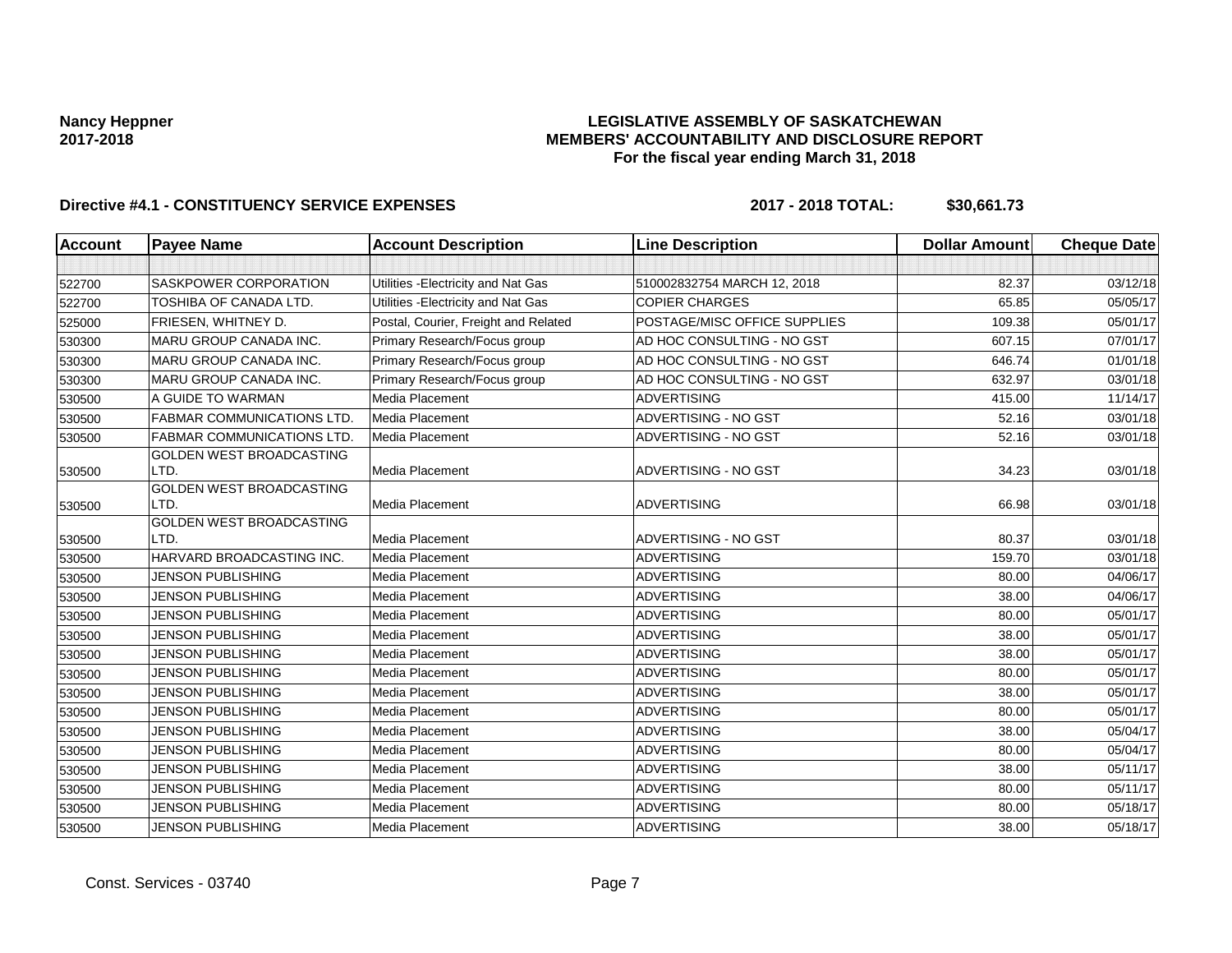## **LEGISLATIVE ASSEMBLY OF SASKATCHEWAN MEMBERS' ACCOUNTABILITY AND DISCLOSURE REPORT For the fiscal year ending March 31, 2018**

| <b>Account</b> | <b>Payee Name</b>        | <b>Account Description</b> | <b>Line Description</b> | <b>Dollar Amount</b> | <b>Cheque Date</b> |
|----------------|--------------------------|----------------------------|-------------------------|----------------------|--------------------|
|                |                          |                            |                         |                      |                    |
| 530500         | <b>JENSON PUBLISHING</b> | Media Placement            | <b>ADVERTISING</b>      | 80.00                | 05/25/17           |
| 530500         | <b>JENSON PUBLISHING</b> | Media Placement            | <b>ADVERTISING</b>      | 38.00                | 05/25/17           |
| 530500         | <b>JENSON PUBLISHING</b> | Media Placement            | <b>ADVERTISING</b>      | 80.00                | 06/01/17           |
| 530500         | JENSON PUBLISHING        | Media Placement            | <b>ADVERTISING</b>      | 38.00                | 06/01/17           |
| 530500         | <b>JENSON PUBLISHING</b> | Media Placement            | <b>ADVERTISING</b>      | 38.00                | 06/08/17           |
| 530500         | <b>JENSON PUBLISHING</b> | Media Placement            | <b>ADVERTISING</b>      | 80.00                | 06/08/17           |
| 530500         | <b>JENSON PUBLISHING</b> | Media Placement            | <b>ADVERTISING</b>      | 38.00                | 07/01/17           |
| 530500         | <b>JENSON PUBLISHING</b> | Media Placement            | <b>ADVERTISING</b>      | 44.00                | 07/01/17           |
| 530500         | <b>JENSON PUBLISHING</b> | Media Placement            | <b>ADVERTISING</b>      | 38.00                | 07/01/17           |
| 530500         | <b>JENSON PUBLISHING</b> | Media Placement            | <b>ADVERTISING</b>      | 80.00                | 07/01/17           |
| 530500         | <b>JENSON PUBLISHING</b> | Media Placement            | <b>ADVERTISING</b>      | 38.00                | 07/01/17           |
| 530500         | <b>JENSON PUBLISHING</b> | Media Placement            | <b>ADVERTISING</b>      | 80.00                | 07/01/17           |
| 530500         | <b>JENSON PUBLISHING</b> | Media Placement            | <b>ADVERTISING</b>      | 44.00                | 07/01/17           |
| 530500         | <b>JENSON PUBLISHING</b> | Media Placement            | <b>ADVERTISING</b>      | 44.00                | 07/01/17           |
| 530500         | <b>JENSON PUBLISHING</b> | Media Placement            | <b>ADVERTISING</b>      | 38.00                | 07/06/17           |
| 530500         | <b>JENSON PUBLISHING</b> | Media Placement            | <b>ADVERTISING</b>      | 80.00                | 07/06/17           |
| 530500         | <b>JENSON PUBLISHING</b> | Media Placement            | <b>ADVERTISING</b>      | 80.00                | 07/06/17           |
| 530500         | <b>JENSON PUBLISHING</b> | Media Placement            | <b>ADVERTISING</b>      | 38.00                | 07/13/17           |
| 530500         | <b>JENSON PUBLISHING</b> | Media Placement            | <b>ADVERTISING</b>      | 80.00                | 07/20/17           |
| 530500         | <b>JENSON PUBLISHING</b> | Media Placement            | <b>ADVERTISING</b>      | 38.00                | 07/20/17           |
| 530500         | <b>JENSON PUBLISHING</b> | Media Placement            | <b>ADVERTISING</b>      | 38.00                | 08/01/17           |
| 530500         | <b>JENSON PUBLISHING</b> | Media Placement            | <b>ADVERTISING</b>      | 38.00                | 08/03/17           |
| 530500         | <b>JENSON PUBLISHING</b> | Media Placement            | <b>ADVERTISING</b>      | 80.00                | 08/03/17           |
| 530500         | <b>JENSON PUBLISHING</b> | Media Placement            | <b>ADVERTISING</b>      | 38.00                | 08/10/17           |
| 530500         | <b>JENSON PUBLISHING</b> | Media Placement            | <b>ADVERTISING</b>      | 38.00                | 08/17/17           |
| 530500         | <b>JENSON PUBLISHING</b> | Media Placement            | <b>ADVERTISING</b>      | 38.00                | 08/24/17           |
| 530500         | <b>JENSON PUBLISHING</b> | Media Placement            | <b>ADVERTISING</b>      | 38.00                | 09/01/17           |
| 530500         | <b>JENSON PUBLISHING</b> | Media Placement            | <b>ADVERTISING</b>      | 80.00                | 09/01/17           |
| 530500         | <b>JENSON PUBLISHING</b> | Media Placement            | <b>ADVERTISING</b>      | 38.00                | 09/07/17           |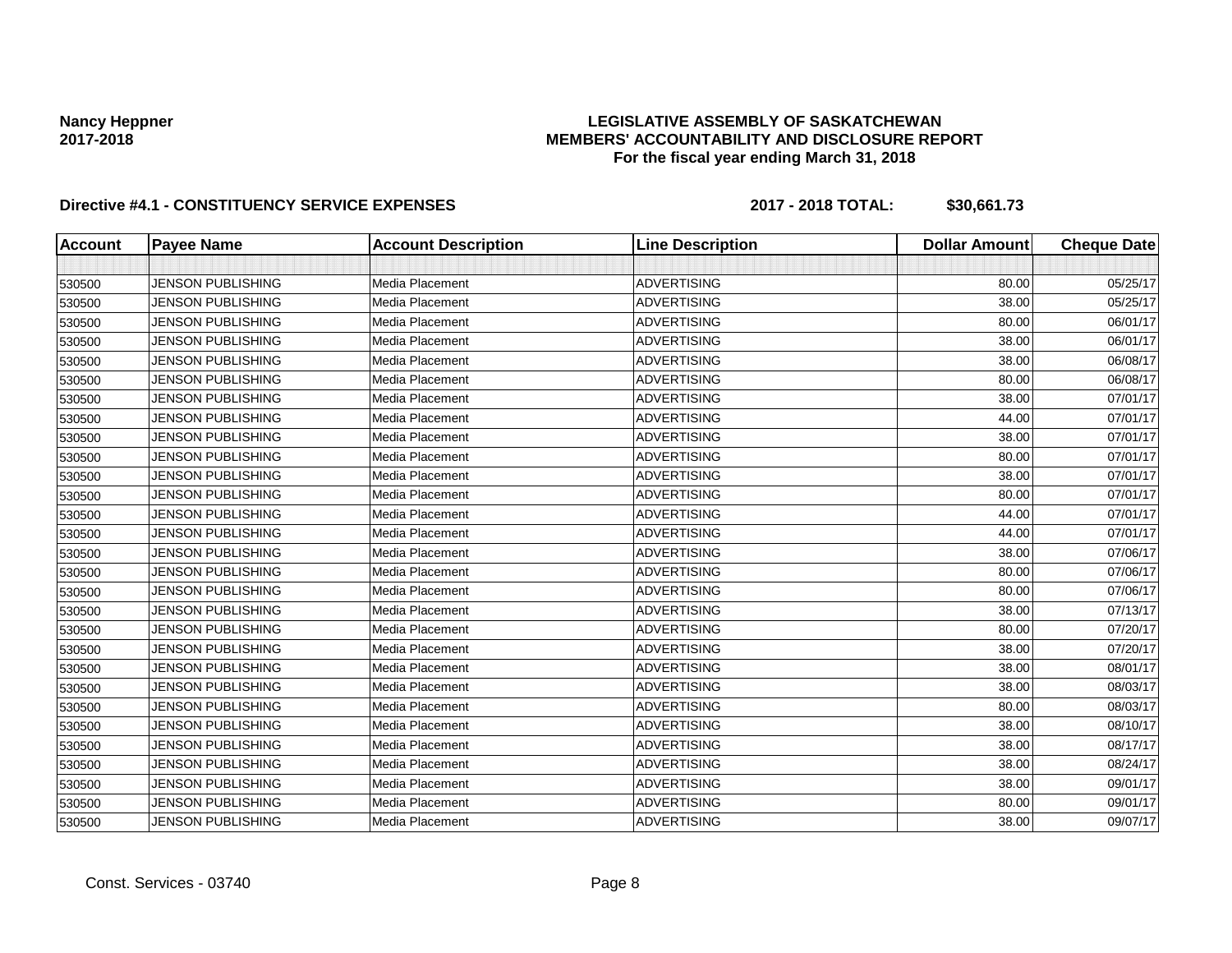## **LEGISLATIVE ASSEMBLY OF SASKATCHEWAN MEMBERS' ACCOUNTABILITY AND DISCLOSURE REPORT For the fiscal year ending March 31, 2018**

| <b>Account</b> | <b>Payee Name</b>        | <b>Account Description</b> | <b>Line Description</b> | <b>Dollar Amount</b> | <b>Cheque Date</b> |
|----------------|--------------------------|----------------------------|-------------------------|----------------------|--------------------|
|                |                          |                            |                         |                      |                    |
| 530500         | <b>JENSON PUBLISHING</b> | Media Placement            | <b>ADVERTISING</b>      | 38.00                | 09/14/17           |
| 530500         | <b>JENSON PUBLISHING</b> | Media Placement            | <b>ADVERTISING</b>      | 45.00                | 10/01/17           |
| 530500         | <b>JENSON PUBLISHING</b> | Media Placement            | <b>ADVERTISING</b>      | 80.00                | 10/01/17           |
| 530500         | JENSON PUBLISHING        | Media Placement            | <b>ADVERTISING</b>      | 38.00                | 10/01/17           |
| 530500         | <b>JENSON PUBLISHING</b> | Media Placement            | <b>ADVERTISING</b>      | 80.00                | 10/01/17           |
| 530500         | <b>JENSON PUBLISHING</b> | Media Placement            | <b>ADVERTISING</b>      | 38.00                | 10/01/17           |
| 530500         | <b>JENSON PUBLISHING</b> | Media Placement            | <b>ADVERTISING</b>      | 38.00                | 10/05/17           |
| 530500         | <b>JENSON PUBLISHING</b> | Media Placement            | <b>ADVERTISING</b>      | 45.00                | 10/05/17           |
| 530500         | <b>JENSON PUBLISHING</b> | Media Placement            | <b>ADVERTISING</b>      | 38.00                | 10/12/17           |
| 530500         | <b>JENSON PUBLISHING</b> | Media Placement            | <b>ADVERTISING</b>      | 80.00                | 10/19/17           |
| 530500         | <b>JENSON PUBLISHING</b> | Media Placement            | <b>ADVERTISING</b>      | 38.00                | 10/19/17           |
| 530500         | <b>JENSON PUBLISHING</b> | Media Placement            | <b>ADVERTISING</b>      | 120.00               | 11/01/17           |
| 530500         | <b>JENSON PUBLISHING</b> | Media Placement            | <b>ADVERTISING</b>      | 38.00                | 11/01/17           |
| 530500         | <b>JENSON PUBLISHING</b> | Media Placement            | <b>ADVERTISING</b>      | 80.00                | 11/02/17           |
| 530500         | <b>JENSON PUBLISHING</b> | Media Placement            | <b>ADVERTISING</b>      | 38.00                | 11/02/17           |
| 530500         | <b>JENSON PUBLISHING</b> | Media Placement            | <b>ADVERTISING</b>      | 100.00               | 11/09/17           |
| 530500         | <b>JENSON PUBLISHING</b> | Media Placement            | <b>ADVERTISING</b>      | 38.00                | 11/09/17           |
| 530500         | <b>JENSON PUBLISHING</b> | Media Placement            | <b>ADVERTISING</b>      | 80.00                | 11/09/17           |
| 530500         | <b>JENSON PUBLISHING</b> | Media Placement            | <b>ADVERTISING</b>      | 80.00                | 11/16/17           |
| 530500         | <b>JENSON PUBLISHING</b> | Media Placement            | <b>ADVERTISING</b>      | 38.00                | 11/16/17           |
| 530500         | <b>JENSON PUBLISHING</b> | Media Placement            | <b>ADVERTISING</b>      | 80.00                | 12/01/17           |
| 530500         | <b>JENSON PUBLISHING</b> | Media Placement            | <b>ADVERTISING</b>      | 38.00                | 12/01/17           |
| 530500         | <b>JENSON PUBLISHING</b> | Media Placement            | <b>ADVERTISING</b>      | 38.00                | 12/01/17           |
| 530500         | <b>JENSON PUBLISHING</b> | Media Placement            | <b>ADVERTISING</b>      | 38.00                | 12/07/17           |
| 530500         | <b>JENSON PUBLISHING</b> | Media Placement            | <b>ADVERTISING</b>      | 80.00                | 12/07/17           |
| 530500         | <b>JENSON PUBLISHING</b> | Media Placement            | <b>ADVERTISING</b>      | 131.04               | 01/01/18           |
| 530500         | <b>JENSON PUBLISHING</b> | Media Placement            | <b>ADVERTISING</b>      | 38.00                | 01/01/18           |
| 530500         | <b>JENSON PUBLISHING</b> | Media Placement            | <b>ADVERTISING</b>      | 80.00                | 01/01/18           |
| 530500         | <b>JENSON PUBLISHING</b> | Media Placement            | <b>ADVERTISING</b>      | 38.00                | 01/01/18           |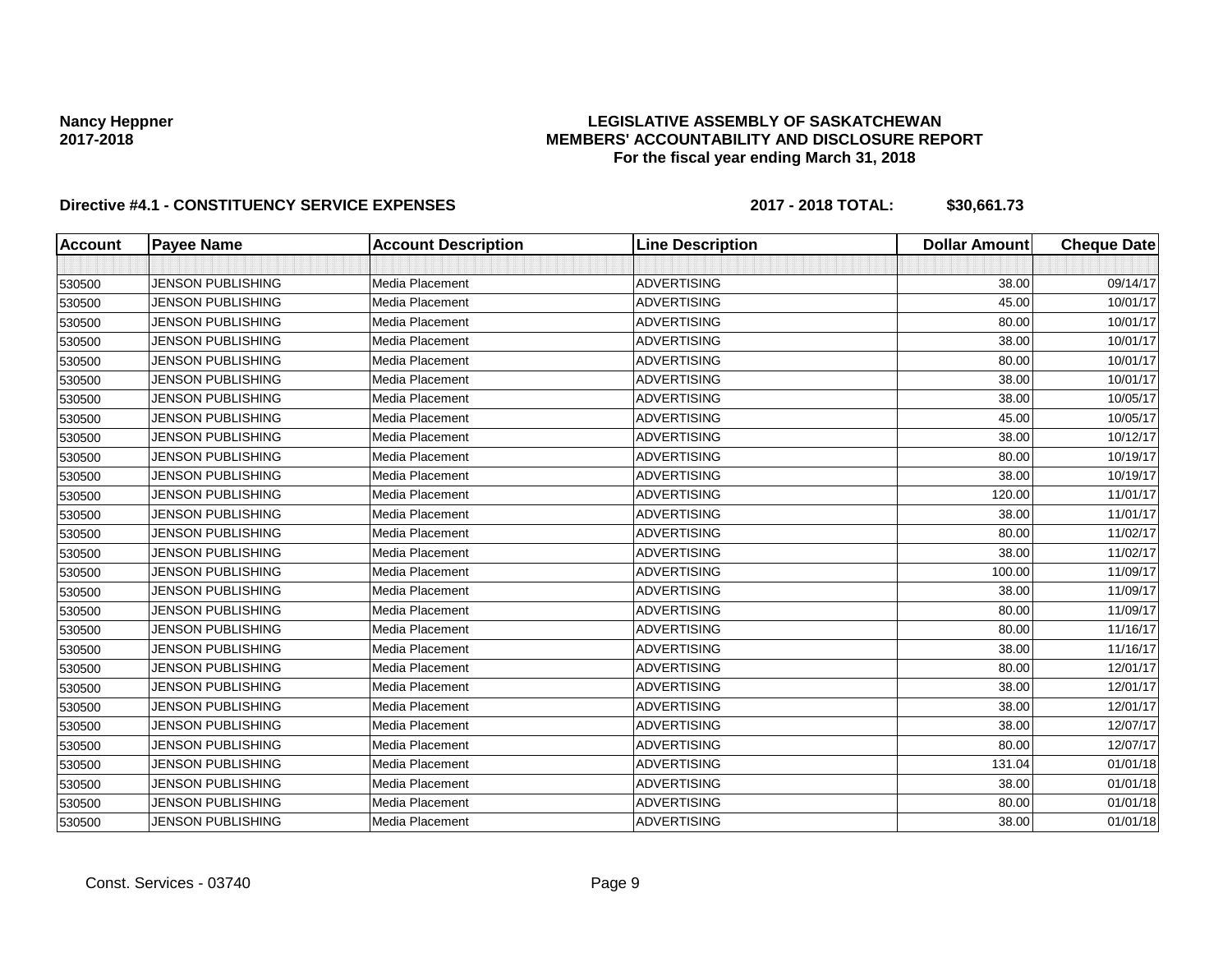## **LEGISLATIVE ASSEMBLY OF SASKATCHEWAN MEMBERS' ACCOUNTABILITY AND DISCLOSURE REPORT For the fiscal year ending March 31, 2018**

| <b>Account</b> | <b>Payee Name</b>                      | <b>Account Description</b> | <b>Line Description</b> | <b>Dollar Amount</b> | <b>Cheque Date</b> |
|----------------|----------------------------------------|----------------------------|-------------------------|----------------------|--------------------|
|                |                                        |                            |                         |                      |                    |
| 530500         | <b>JENSON PUBLISHING</b>               | Media Placement            | <b>ADVERTISING</b>      | 12.50                | 01/01/18           |
| 530500         | <b>JENSON PUBLISHING</b>               | Media Placement            | <b>ADVERTISING</b>      | 80.00                | 01/01/18           |
| 530500         | <b>JENSON PUBLISHING</b>               | Media Placement            | <b>ADVERTISING</b>      | 12.50                | 01/01/18           |
| 530500         | <b>JENSON PUBLISHING</b>               | Media Placement            | <b>ADVERTISING</b>      | 80.00                | 01/01/18           |
| 530500         | <b>JENSON PUBLISHING</b>               | Media Placement            | <b>ADVERTISING</b>      | 38.00                | 01/01/18           |
| 530500         | <b>JENSON PUBLISHING</b>               | Media Placement            | <b>ADVERTISING</b>      | 80.00                | 01/11/18           |
| 530500         | <b>JENSON PUBLISHING</b>               | Media Placement            | <b>ADVERTISING</b>      | 38.00                | 01/11/18           |
| 530500         | <b>JENSON PUBLISHING</b>               | Media Placement            | <b>ADVERTISING</b>      | 38.00                | 02/01/18           |
| 530500         | <b>JENSON PUBLISHING</b>               | Media Placement            | <b>ADVERTISING</b>      | 38.00                | 02/01/18           |
| 530500         | <b>JENSON PUBLISHING</b>               | Media Placement            | <b>ADVERTISING</b>      | 80.00                | 02/01/18           |
| 530500         | <b>JENSON PUBLISHING</b>               | Media Placement            | <b>ADVERTISING</b>      | 38.00                | 02/01/18           |
| 530500         | <b>JENSON PUBLISHING</b>               | Media Placement            | <b>ADVERTISING</b>      | 38.00                | 02/08/18           |
| 530500         | <b>JENSON PUBLISHING</b>               | Media Placement            | <b>ADVERTISING</b>      | 80.00                | 02/08/18           |
| 530500         | <b>JENSON PUBLISHING</b>               | Media Placement            | <b>ADVERTISING</b>      | 38.00                | 03/01/18           |
| 530500         | <b>JENSON PUBLISHING</b>               | Media Placement            | <b>ADVERTISING</b>      | 38.00                | 03/01/18           |
| 530500         | <b>JENSON PUBLISHING</b>               | Media Placement            | <b>ADVERTISING</b>      | 38.00                | 03/01/18           |
| 530500         | <b>JENSON PUBLISHING</b>               | Media Placement            | <b>ADVERTISING</b>      | 80.00                | 03/01/18           |
| 530500         | <b>JENSON PUBLISHING</b>               | Media Placement            | <b>ADVERTISING</b>      | 44.00                | 03/01/18           |
| 530500         | <b>JENSON PUBLISHING</b>               | Media Placement            | <b>ADVERTISING</b>      | 80.00                | 03/08/18           |
| 530500         | <b>JENSON PUBLISHING</b>               | Media Placement            | <b>ADVERTISING</b>      | 38.00                | 03/08/18           |
| 530500         | <b>JENSON PUBLISHING</b>               | Media Placement            | <b>ADVERTISING</b>      | 38.00                | 03/15/18           |
| 530500         | <b>JENSON PUBLISHING</b>               | Media Placement            | <b>ADVERTISING</b>      | 38.00                | 03/22/18           |
| 530500         | <b>JENSON PUBLISHING</b>               | Media Placement            | <b>ADVERTISING</b>      | 80.00                | 03/22/18           |
| 530500         | <b>JENSON PUBLISHING</b>               | Media Placement            | <b>ADVERTISING</b>      | 80.00                | 03/29/18           |
| 530500         | <b>JENSON PUBLISHING</b>               | Media Placement            | <b>ADVERTISING</b>      | 38.00                | 03/29/18           |
| 530500         | JIM PATTISON BROADCAST<br><b>GROUP</b> | Media Placement            | <b>ADVERTISING</b>      | 69.07                | 03/01/18           |
| 530500         | JIM PATTISON BROADCAST<br><b>GROUP</b> | Media Placement            | <b>ADVERTISING</b>      | 72.14                | 03/01/18           |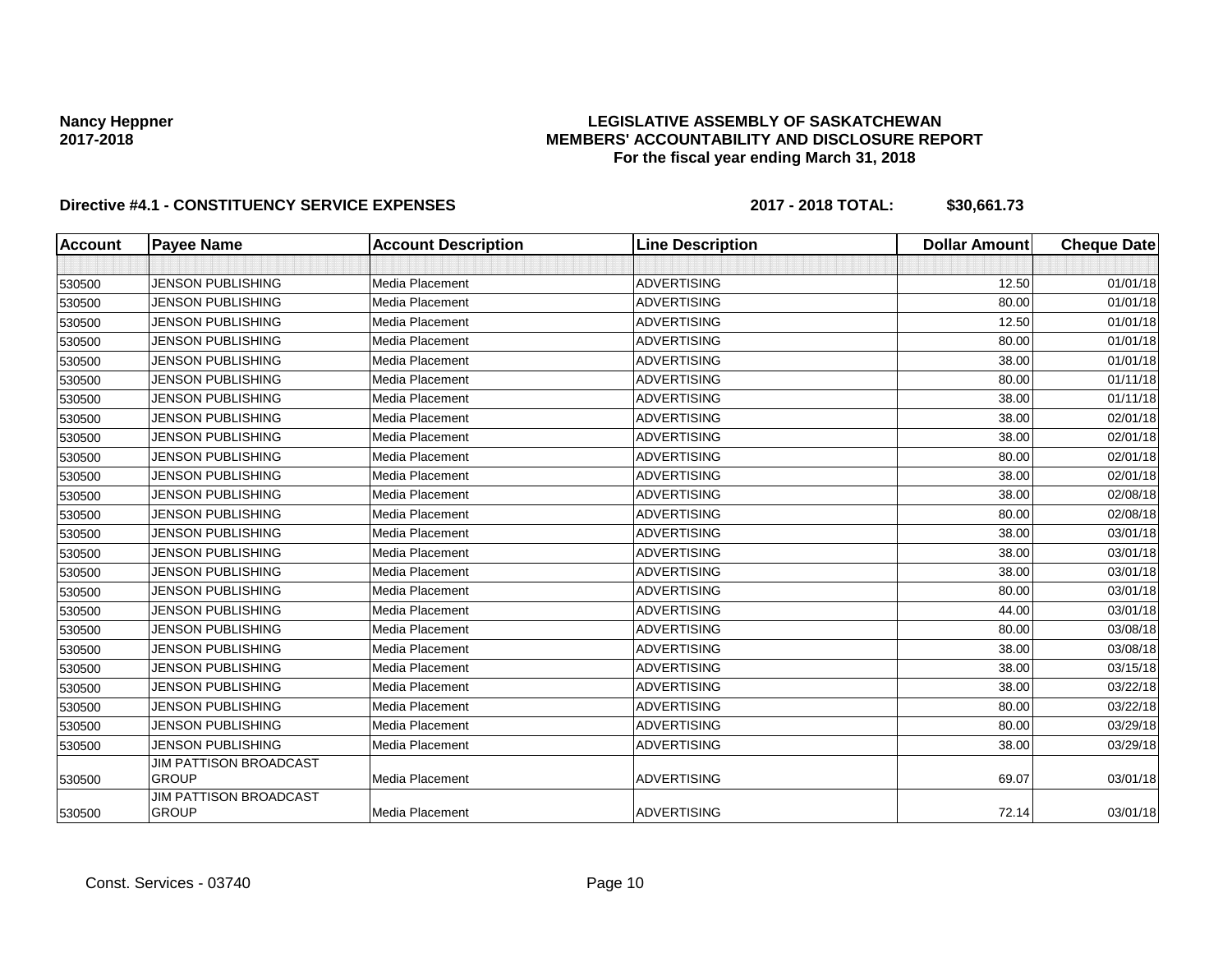## **LEGISLATIVE ASSEMBLY OF SASKATCHEWAN MEMBERS' ACCOUNTABILITY AND DISCLOSURE REPORT For the fiscal year ending March 31, 2018**

| <b>Account</b> | <b>Payee Name</b>             | <b>Account Description</b>         | <b>Line Description</b>                                 | <b>Dollar Amount</b> | <b>Cheque Date</b> |
|----------------|-------------------------------|------------------------------------|---------------------------------------------------------|----------------------|--------------------|
|                |                               |                                    |                                                         |                      |                    |
| 530500         | <b>MARTENSVILLE MESSENGER</b> | Media Placement                    | <b>BUSINESS DIRECTORY ADVERTISING</b>                   | 1,560.00             | 04/01/17           |
| 530500         | <b>MARTENSVILLE MESSENGER</b> | Media Placement                    | <b>ADVERTISING</b>                                      | 80.00                | 07/01/17           |
| 530500         | <b>MARTENSVILLE MESSENGER</b> | Media Placement                    | <b>ADVERTISING</b>                                      | 80.00                | 09/01/17           |
| 530500         | <b>MARTENSVILLE MESSENGER</b> | Media Placement                    | <b>ADVERTISING</b>                                      | 156.00               | 12/04/17           |
| 530500         | <b>MARTENSVILLE MESSENGER</b> | Media Placement                    | <b>ADVERTISING</b>                                      | 72.00                | 01/01/18           |
| 530500         | <b>MARTENSVILLE MESSENGER</b> | <b>Media Placement</b>             | <b>ADVERTISING</b>                                      | 295.00               | 03/01/18           |
| 530500         | <b>MARTENSVILLE MESSENGER</b> | Media Placement                    | <b>ADVERTISING</b>                                      | 156.00               | 03/06/18           |
| 530500         | RAWLCO RADIO LTD.             | Media Placement                    | <b>ADVERTISING</b>                                      | 116.65               | 03/01/18           |
| 530500         | RAWLCO RADIO LTD.             | Media Placement                    | <b>ADVERTISING</b>                                      | 76.74                | 03/01/18           |
| 530500         | RAWLCO RADIO LTD.             | Media Placement                    | <b>ADVERTISING</b>                                      | 76.74                | 03/01/18           |
| 530500         | RAWLCO RADIO LTD.             | <b>Media Placement</b>             | <b>ADVERTISING</b>                                      | 104.37               | 03/01/18           |
|                | <b>WESTERN PRODUCER</b>       |                                    |                                                         |                      |                    |
| 530500         | <b>PUBLICATIONS</b>           | Media Placement                    | <b>ADVERTISING</b>                                      | 87.57                | 03/07/18           |
| 542000         | FRIESEN, WHITNEY D.           | Travel                             | C.A. TRAVEL MAY 12-JUN 16, 2017                         | 37.26                | 09/15/17           |
| 542000         | FRIESEN, WHITNEY D.           | Travel                             | C.A. TRAVEL OCTOBER 4-5, 2017                           | 534.92               | 10/05/17           |
| 555000         | FRIESEN, WHITNEY D.           | Other Material and Supplies        | POSTAGE/MISC OFFICE SUPPLIES                            | 10.99                | 05/01/17           |
| 555000         | FRIESEN. WHITNEY D.           | Other Material and Supplies        | <b>REIMB: COMPUTER&amp;OFFICE SUPPLIES</b>              | 11.08                | 09/15/17           |
| 555000         | FRIESEN, WHITNEY D.           | <b>Other Material and Supplies</b> | <b>REIMB: MONITOR&amp;OFFICE SUPPLIES</b>               | 81.93                | 10/18/17           |
|                |                               |                                    | <b>REIMB: MICROSOFT</b>                                 |                      |                    |
| 555000         | FRIESEN, WHITNEY D.           | <b>Other Material and Supplies</b> | OFFICE/MISC.&OFFICE SUPPLIES                            | 114.11               | 03/02/18           |
| 555000         | FRIESEN, WHITNEY D.           | Other Material and Supplies        | <b>REIMB: MISC. &amp; OFFICE SUPPLIES</b>               | 19.42                | 03/28/18           |
| 564300         | FRIESEN, WHITNEY D.           | Computer Hardware - Exp.           | <b>REIMB: COMPUTER&amp;OFFICE SUPPLIES</b>              | 2,122.67             | 09/15/17           |
| 564300         | FRIESEN, WHITNEY D.           | Computer Hardware - Exp.           | <b>REIMB: MONITOR&amp;OFFICE SUPPLIES</b>               | 196.04               | 10/18/17           |
| 564600         | FRIESEN, WHITNEY D.           | Computer Software - Exp            | <b>REIMB: MICROSOFT</b><br>OFFICE/MISC.&OFFICE SUPPLIES | 202.46               | 03/02/18           |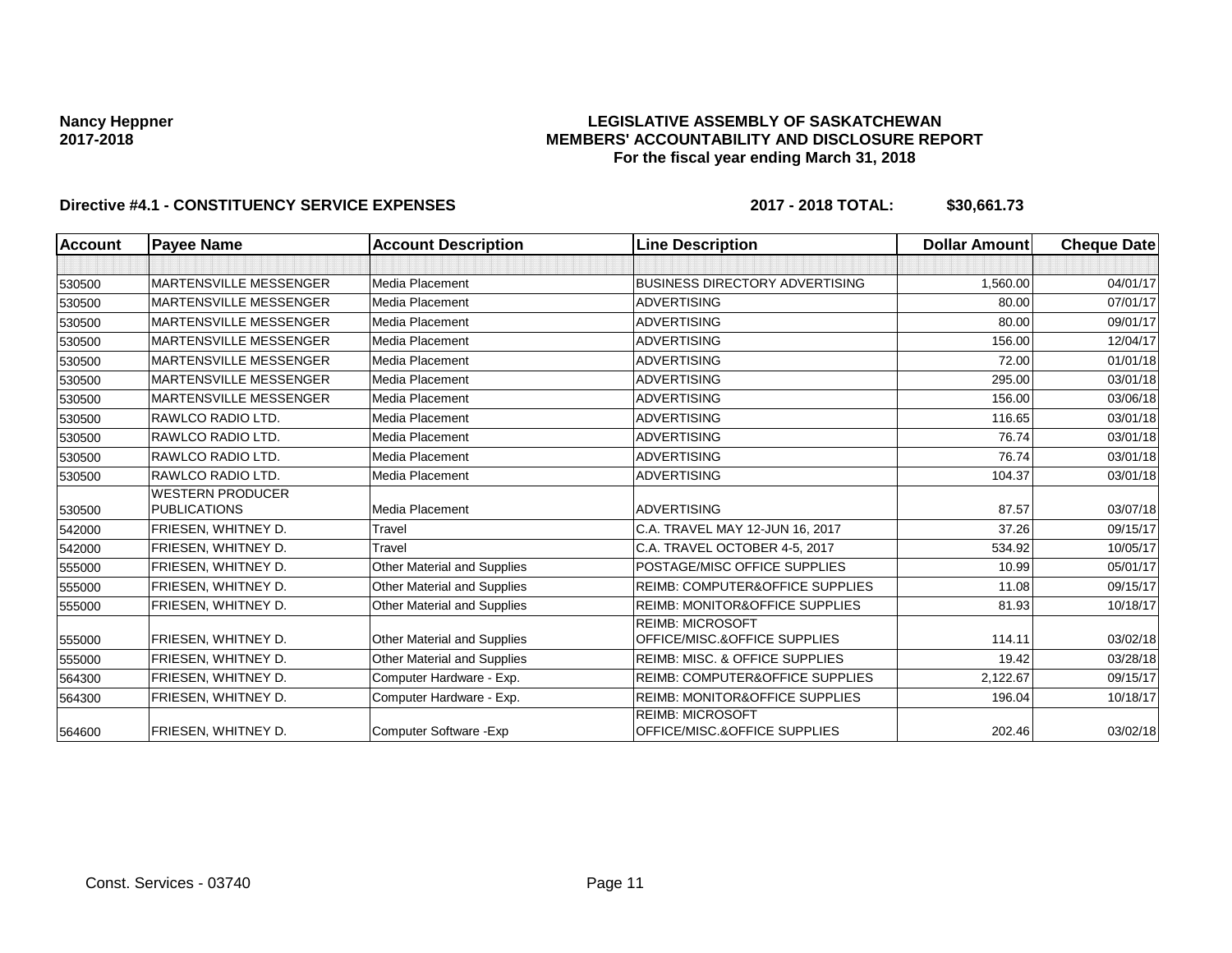## **LEGISLATIVE ASSEMBLY OF SASKATCHEWAN MEMBERS' ACCOUNTABILITY AND DISCLOSURE REPORT For the fiscal year ending March 31, 2018**

# Directive #6 - CONSTITUENCY ASSISTANT EXPENSES 2017 - 2018 TOTAL: \$65,131.99

| <b>Account</b> | <b>Payee Name</b>  | <b>Account Description</b>                    | <b>Dollar Amount</b> | <b>Cheque Date</b> |
|----------------|--------------------|-----------------------------------------------|----------------------|--------------------|
|                |                    |                                               |                      |                    |
| 513000         | FRIESEN, WHITNEY D | Out-of-Scope Permanent                        | 2,594.90             | 04/11/17           |
| 513000         | FRIESEN, WHITNEY D | Out-of-Scope Permanent                        | $-2,594.90$          | 04/11/17           |
| 513000         | FRIESEN, WHITNEY D | Out-of-Scope Permanent                        | 2,594.90             | 04/25/17           |
| 513000         | FRIESEN, WHITNEY D | Out-of-Scope Permanent                        | 2,335.41             | 05/09/17           |
| 513000         | FRIESEN, WHITNEY D | Out-of-Scope Permanent                        | 2.594.90             | 05/24/17           |
| 513000         | FRIESEN, WHITNEY D | Out-of-Scope Permanent                        | 2,594.90             | 06/06/17           |
| 513000         | FRIESEN, WHITNEY D | Out-of-Scope Permanent                        | 2,335.41             | 06/20/17           |
| 513000         | FRIESEN, WHITNEY D | Out-of-Scope Permanent                        | 2,594.90             | 07/05/17           |
| 513000         | FRIESEN, WHITNEY D | Out-of-Scope Permanent                        | 2,335.41             | 07/18/17           |
| 513000         | FRIESEN, WHITNEY D | Out-of-Scope Permanent                        | 2,594.90             | 08/01/17           |
| 513000         | FRIESEN, WHITNEY D | Out-of-Scope Permanent                        | 2594.9               | 08/15/17           |
| 513000         | FRIESEN, WHITNEY D | Out-of-Scope Permanent                        | 2594.9               | 08/29/17           |
| 513000         | FRIESEN, WHITNEY D | Out-of-Scope Permanent                        | 2335.41              | 09/12/17           |
| 513000         | FRIESEN, WHITNEY D | Out-of-Scope Permanent                        | 2,594.90             | 09/26/17           |
| 513000         | FRIESEN, WHITNEY D | Out-of-Scope Permanent                        | 2,594.90             | 10/11/17           |
| 513000         | FRIESEN, WHITNEY D | Out-of-Scope Permanent                        | 2,335.41             | 10/24/17           |
| 513000         | FRIESEN, WHITNEY D | Out-of-Scope Permanent                        | 2,335.41             | 11/07/17           |
| 513000         | FRIESEN, WHITNEY D | Out-of-Scope Permanent                        | 2,594.90             | 11/21/17           |
| 513000         | FRIESEN, WHITNEY D | Out-of-Scope Permanent                        | 2594.9               | 12/05/17           |
| 513000         | FRIESEN, WHITNEY D | Out-of-Scope Permanent                        | 2594.9               | 12/19/17           |
| 513000         | FRIESEN, WHITNEY D | Out-of-Scope Permanent                        | 2594.9               | 01/03/18           |
| 513000         | FRIESEN, WHITNEY D | Out-of-Scope Permanent                        | 2,335.41             | 01/16/18           |
| 513000         | FRIESEN, WHITNEY D | Out-of-Scope Permanent                        | 2,594.90             | 02/01/18           |
| 513000         | FRIESEN, WHITNEY D | Out-of-Scope Permanent                        | 2,594.90             | 02/13/18           |
| 513000         | FRIESEN, WHITNEY D | Out-of-Scope Permanent                        | 2594.9               | 03/01/18           |
| 513000         | FRIESEN, WHITNEY D | Out-of-Scope Permanent                        | 2,335.41             | 03/13/18           |
| 513000         | FRIESEN, WHITNEY D | Out-of-Scope Permanent                        | 2,335.41             | 03/27/18           |
| 513000         | FRIESEN, WHITNEY D | Out-of-Scope Permanent                        | 2,594.90             | 04/10/18           |
| 519900         | None (Default)     | Change in Y/E Accrued Empl Leave Entitlements | $-778.47$            | 04/19/17           |